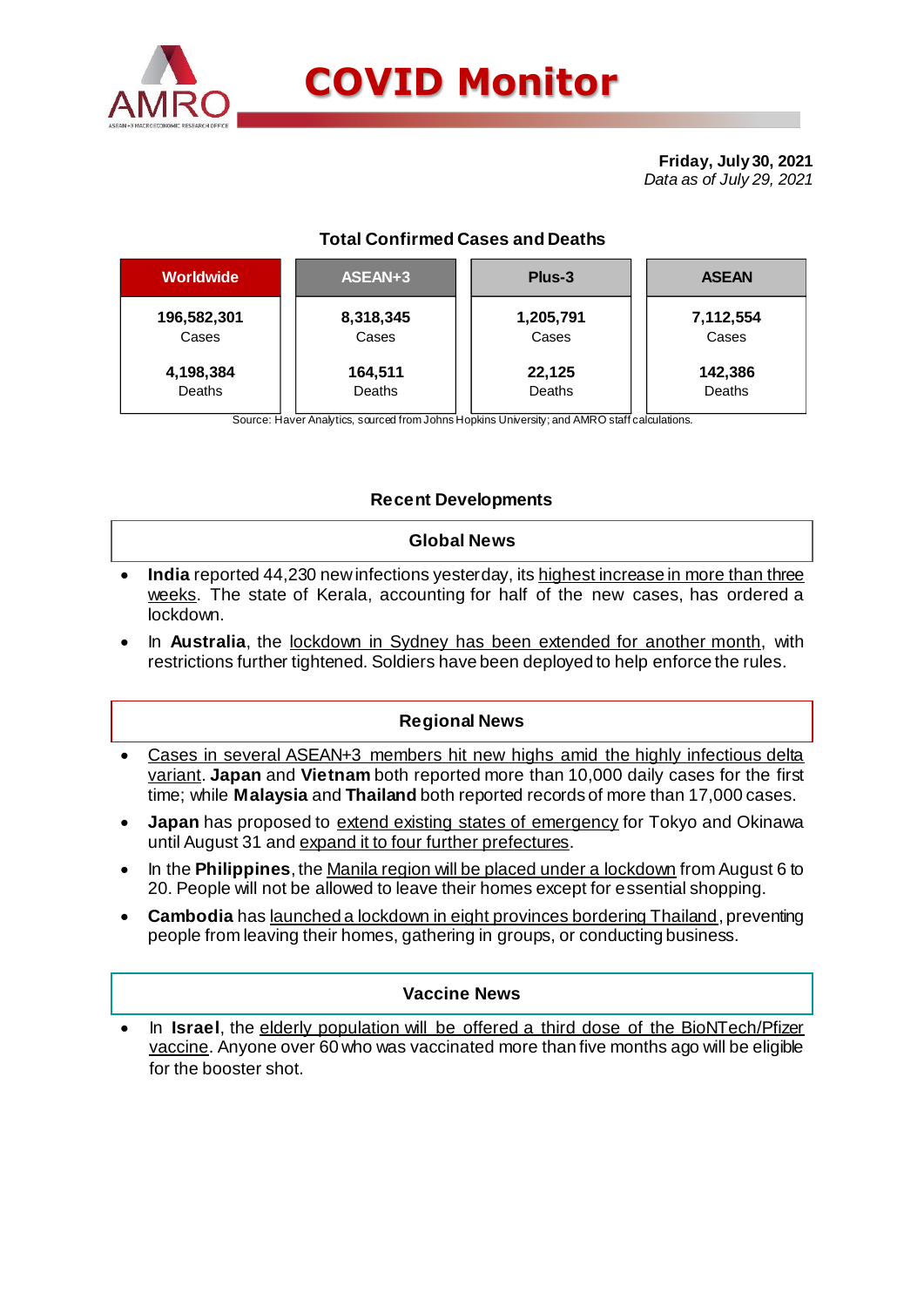| <b>Economy</b>        | <b>Total Cases</b><br>(000) | <b>Cases per 1M</b><br><b>Population</b> | New Cases <sup>1</sup> | <b>New Cases</b><br>since $2020^2$ | <b>New Cases per</b><br>$1M$ Pop. <sup>1</sup> | <b>ANew</b><br>$\text{Case}$ <sup>1</sup> | Δ% New<br>$\text{Case}$ | <b>T</b> otal<br><b>Deaths</b> | <b>New</b><br>Deaths <sup>1</sup> | <b>Fatality</b><br>Rate (%) |
|-----------------------|-----------------------------|------------------------------------------|------------------------|------------------------------------|------------------------------------------------|-------------------------------------------|-------------------------|--------------------------------|-----------------------------------|-----------------------------|
| Global                | 196,582                     |                                          | 571,888                | سمهمر                              |                                                | 50,003                                    | 0.3                     | 4,198,384                      | 8,924                             | 2.1                         |
| ASEAN+3               | 8,318                       |                                          | 102,535                |                                    |                                                | 12,013                                    | 1.3                     | 164,511                        | 2,517                             | 2.0                         |
| Plus-3                | 1.206                       |                                          | 8,160                  |                                    |                                                | 2.751                                     | 0.7                     | 22.125                         | 23                                | 1.8                         |
| <b>ASEAN</b>          | 7,113                       |                                          | 94,375                 |                                    |                                                | 9,262                                     | 1.4                     | 142,386                        | 2,494                             | 2.0                         |
|                       |                             |                                          |                        |                                    |                                                |                                           |                         |                                |                                   |                             |
| China                 | 93                          | 66                                       | 59                     |                                    | $\Omega$                                       | 19                                        | 0.1                     | 4,636                          | $\Omega$                          | 5.0                         |
| Hong Kong, China      | 12                          | 1,569                                    | $\overline{2}$         |                                    | $\Omega$                                       | $-1$                                      | 0.0                     | 212                            | $\Omega$                          | 1.8                         |
| Japan                 | 904                         | 7,189                                    | 6,518                  | للملا                              | 52                                             | 2,677                                     | 0.7                     | 15,188                         | 19                                | 1.7                         |
| Korea                 | 197                         | 3,781                                    | 1,582                  |                                    | 30                                             | 55                                        | 0.8                     | 2,089                          | 3                                 | 1.1                         |
|                       |                             |                                          |                        |                                    |                                                |                                           |                         |                                |                                   |                             |
| Indonesia             | 3,331                       | 12.344                                   | 42.552                 |                                    | 158                                            | $-1.238$                                  | 1.3                     | 90,552                         | 1,646                             | 2.7                         |
| Malaysia              | 1,079                       | 32,469                                   | 16,247                 |                                    | 489                                            | 4.227                                     | 1.6                     | 8,725                          | 164                               | 0.8                         |
| Philippines           | 1,572                       | 14,288                                   | 6,003                  |                                    | 55                                             | 346                                       | 0.4                     | 27.577                         | 98                                | 1.8                         |
| Singapore             | 65                          | 11,351                                   | 133                    |                                    | 23                                             | $-1$                                      | 0.2                     | 37                             | $\Omega$                          | 0.1                         |
| Thailand              | 561                         | 8,249                                    | 15,414                 |                                    | 227                                            | 3,854                                     | 3.1                     | 4,562                          | 124                               | 0.8                         |
|                       |                             |                                          |                        |                                    |                                                |                                           |                         |                                |                                   |                             |
| Brunei Darussalam     | 0.33                        | 738                                      | 3                      | A                                  | $\overline{7}$                                 | $-1$                                      | 1.0                     | 3                              | $\Omega$                          | 0.9                         |
| Cambodia              | 75.92                       | 4,535                                    | 785                    | مهر                                | 47                                             | $-44$                                     | 1.1                     | 1,350                          | 23                                | 1.8                         |
| Lao PDR               | 5.68                        | 781                                      | 222                    |                                    | 31                                             | 76                                        | 4.7                     | 6                              | $\Omega$                          | 0.1                         |
| Myanmar               | 289.33                      | 5,420                                    | 5,138                  |                                    | 96                                             | $-693$                                    | 1.9                     | 8,552                          | 346                               | 3.0                         |
| Vietnam               | 133.41                      | 1,384                                    | 7,877                  |                                    | 82                                             | 2,736                                     | 7.9                     | 1,022                          | 93                                | 0.8                         |
|                       |                             |                                          |                        |                                    |                                                |                                           |                         |                                |                                   |                             |
| Australia             | 34                          | 1.305                                    | 190                    | $\lambda$ $\lambda$                | $\overline{7}$                                 | 53                                        | 0.6                     | 923                            | 1                                 | 2.7                         |
| Brazil                | 19,839                      | 93,858                                   | 45.094                 |                                    | 213                                            | 7,781                                     | 0.2                     | 554,497                        | 1,069                             | 2.8                         |
| France                | 5.996                       | 92.257                                   | 19,957                 |                                    | 307                                            | 6,235                                     | 0.3                     | 110.740                        | 24                                | 1.8                         |
| Germany               | 3.777                       | 45,521                                   | 2,687                  |                                    | 32                                             | 1.252                                     | 0.0                     | 91.709                         | 29                                | 2.4                         |
| India                 | 31,572                      | 23,053                                   | 39,897                 |                                    | 29                                             | 1,864                                     | 0.1                     | 422,662                        | 456                               | 1.3                         |
| <b>United Kingdom</b> | 5,828                       | 86,660                                   | 32,285                 |                                    | 480                                            | $-13.604$                                 | 0.6                     | 129,809                        | 118                               | 2.2                         |
| <b>United States</b>  | 34,592                      | 104,491                                  | 66,362                 |                                    | 200                                            | 22,655                                    | 1.2                     | 609,358                        | 273                               | 1.8                         |

#### **ASEAN+3 and Selected Economies: Confirmed COVID-19 Cases and Deaths**

Source: Haver Analytics, sourced from Johns Hopkins University; and AMRO staff calculations. 1/ Values show the 7-day average.

2/ Since January 31, 2020.

# **ASEAN+3 and Selected Economies: Total Vaccines Administered**

#### **ASEAN+3 and Selected Economies: Vaccinations and Aspired Population Coverage**





□ To be vaccinated to reach 2021 target ■ Vaccinated with at least one dose

■ Aspired 2021 target

Sources: Our World in Data via Haver Analytics; various media sources; Economist Intelligence Unit; and AMRO staff estimates and calculations. Note: Percent of population vaccinated shows total administered doses divided by two to ref lect the two-dose regime of most vaccines—it does not necessarily reflect the actual number of fully vaccinated people. Aspired 2021 targets and completion dates of widespread vaccination are goals, forecasts, or estimates.

Source: Haver Analytics, sourced from Our World in Data; and AMRO staff calculations.

Note: Single vaccination doses only. This does not measure the number of people vaccinated, as two doses are required with most av ailable vaccines. Data is reported at irregular interv als; numbers show latest available.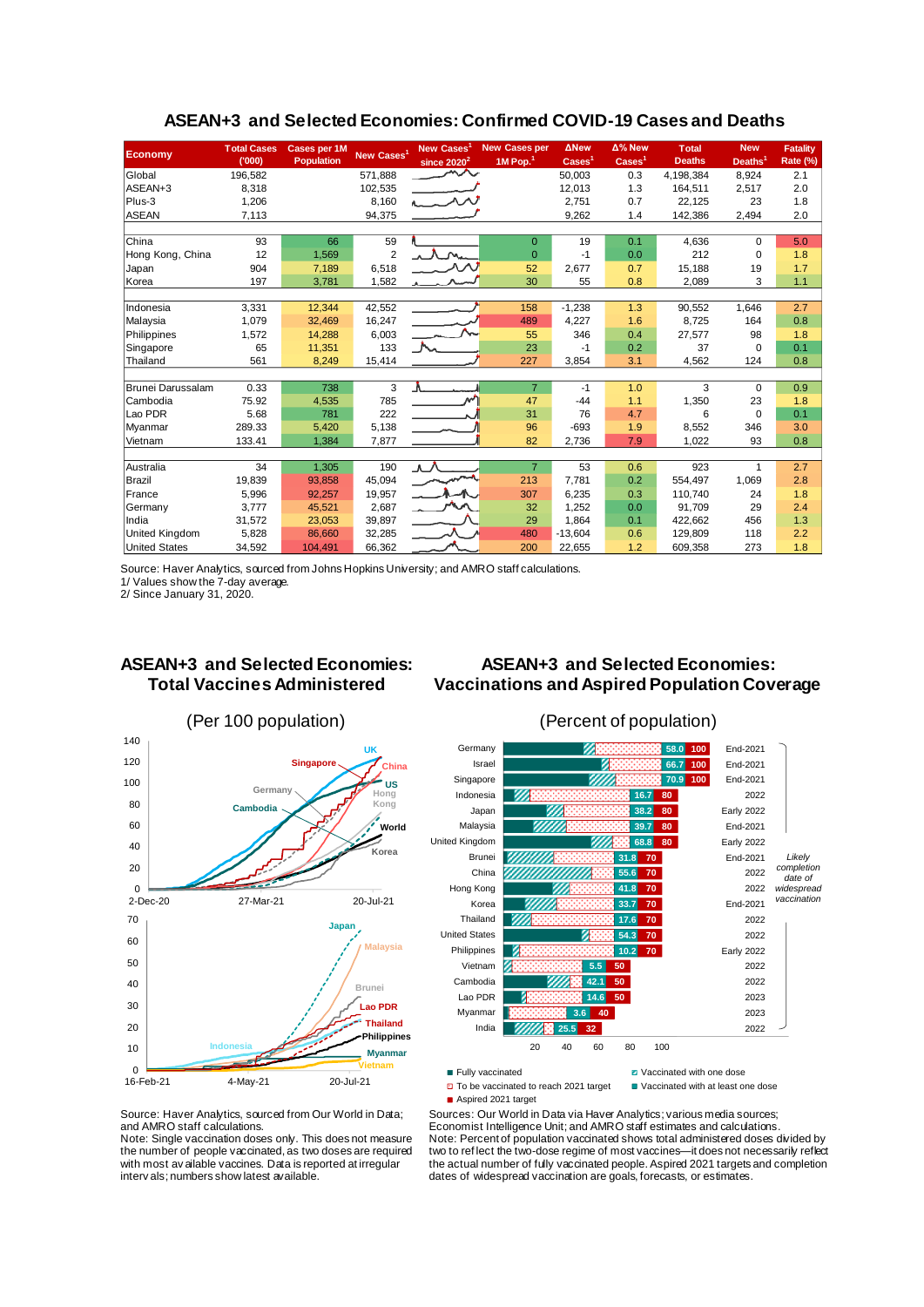





Source: Haver Analytics, sourced from Johns Hopkins University; and AMRO staff calculations.

3